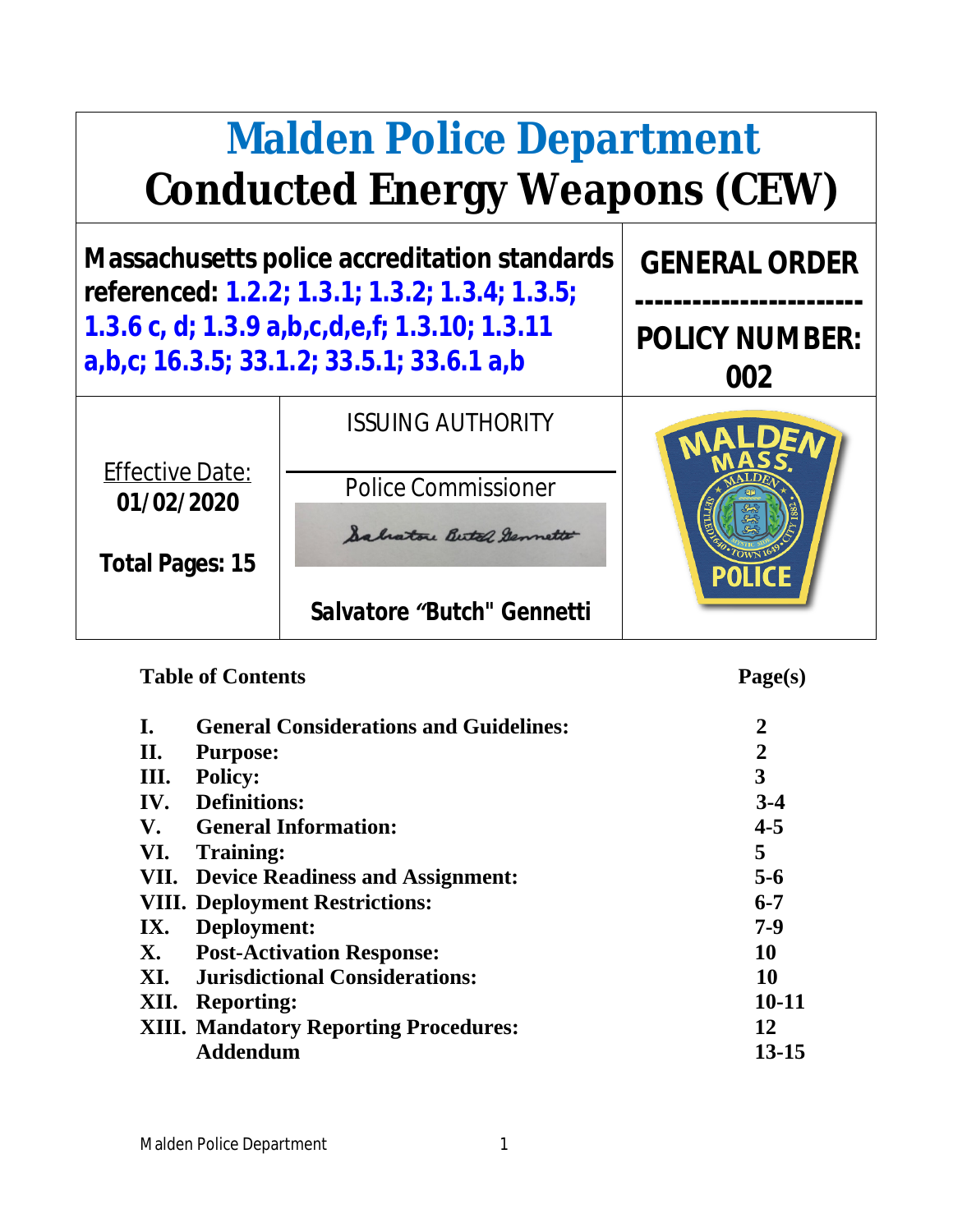#### **I. General Considerations and Guidelines:**

The Malden Police Department places the highest value on the life and safety of its officers and the safety of the public. Because of our law enforcement and peacekeeping role, officers will be required at times to resort to the use of physical force to carry out our responsibilities. Police officers are confronted continually with situations requiring or resulting in the use of various degrees of force to affect a lawful arrest, to ensure public safety, or to protect themselves or others from harm. The degree of force used is dependent upon the facts surrounding the situation the officer confronts. Officers will only use reasonable force when force is used to accomplish lawful objectives. The degree of force the officer is authorized to use is dependent upon the amount of danger or threat to officer safety that the situation presents**. 1.2.2, 1.3.1, 1.3.2**

The objective of the use of force is to maintain or reestablish control over a situation, focusing on the recurring need for officers to protect themselves and others and to take actively resisting combatants or violent subjects into custody using tools and tactics that reduce death and injuries. Control is reached when a subject complies with the officer's directions and is restrained or apprehended and no longer presents a threat to the officer(s) or the personal safety of uninvolved individuals. Since an officer will encounter a wide range of behaviors, the officer must be prepared to utilize a range of force options that are reasonable and necessary to maintain or reestablish control by overcoming resistance to the officer's lawful authority while minimizing injuries.

Because there are an unlimited number of possibilities, allowing for a wide variety of circumstances, no written directive can offer definitive answers to every situation in which the use of force might be appropriate. Rather, this directive will set certain specific guidelines and provide officers with an objective basis on which to utilize sound judgment based on continuous training, to make reasonable and prudent decisions.

#### **II. Purpose:**

The purpose of this policy is to provide guidance and direction for Malden Police Officers for the lawful use and deployment of the Conducted Energy Weapon (CEW) a less-lethal defensive impact weapon. Every sworn officer or student officer will have access to this policy and will be instructed in applicable policies before employing any of the weapons, devices or tactics set forth herein. Only department-issued or approved weapons, equipment, and chemical agents will be authorized to be used. **1.2.2**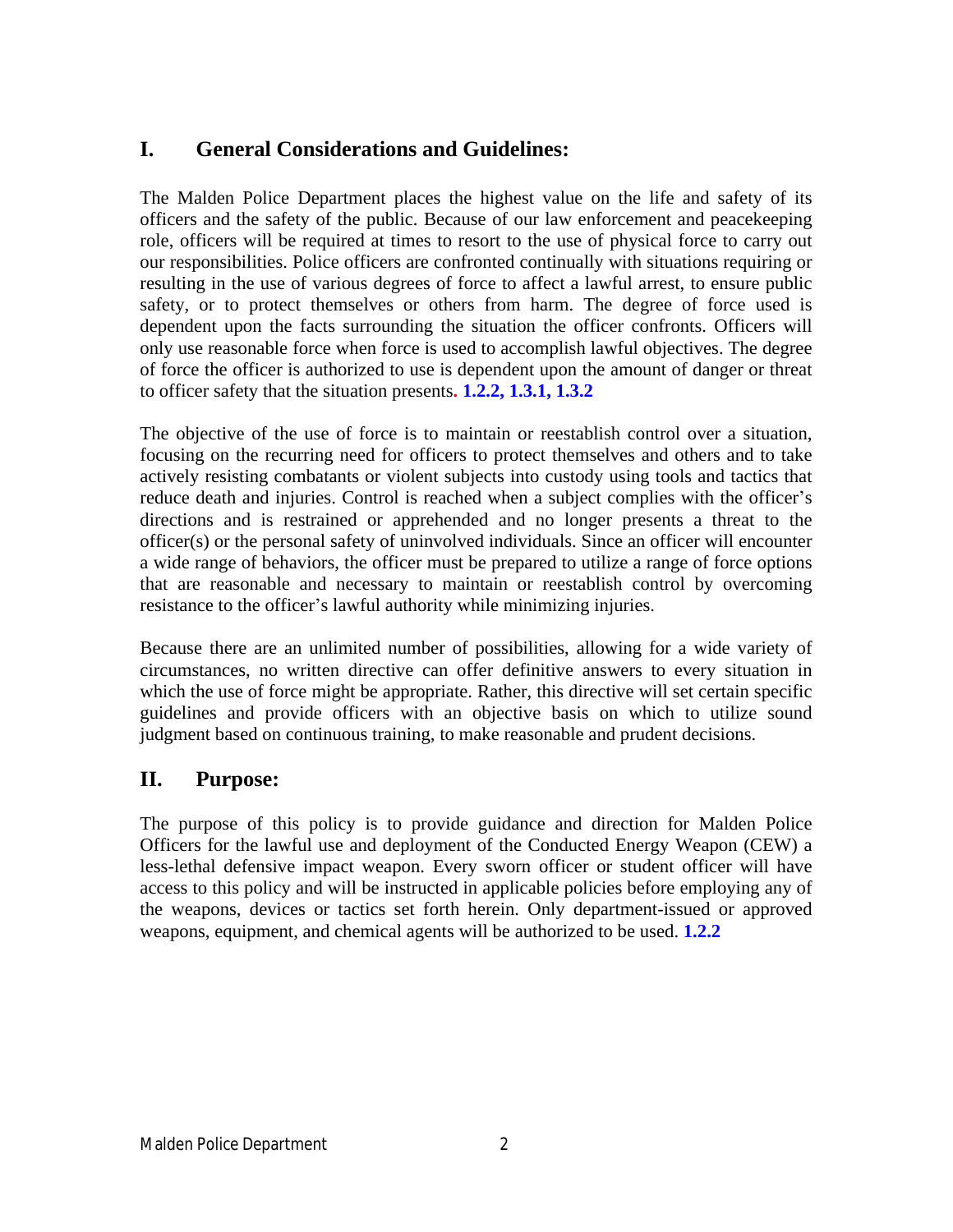#### **III. Policy:**

All officers of the Malden Police Department shall use reasonable force when force is used to accomplish lawful objectives and to effectively bring an incident under control. **1.3.1**

Members of the Department may use lethal force only when the officer reasonably believes that the action is in defense of human life, including the officer's own life, or in defense of any person in immediate danger of serious physical injury. Officers may also use lethal force to prevent the escape and effect the arrest of an individual whom the officer has probable cause to believe has committed a felony involving the use, attempted use or threatened use of lethal force and whom reasonably believes will cause death or serious physical injury if apprehension is delayed. **1.3.2**

In each individual instance, lawful and proper force is restricted to only that force necessary to control and terminate unlawful resistance and to prevent any further physical attack against the police officers or any person. This would include lethal force, with lethal and less-lethal weapons, specifically the Conducted Energy Weapon (Taser 7) outlined in this policy.

#### **IV. Definitions:**

**Conducted Energy Weapon (CEW):** A less-lethal defensive weapon designed to disrupt the human nervous system. The human nervous system is made up of the Central, Sensory and Motor Nervous Systems. Control of the subject is accomplished by deploying battery powered electrical energy sufficient to cause Neuro-Muscular Incapacitation (NMI). NMI is the uncontrolled muscle contractions which reduces the subject's ability to perform voluntary movements.

**Taser 7:** A brand name for the Conducted Energy Weapon, and is currently authorized for use by the Malden Police Department. A Conducted Energy Weapon uses propelled wires to conduct energy affecting the human nervous system causing Neuro-Muscular Incapacitation (NMI). A CEW used in the drive stun mode causes localized pain in the area touched by the CEW but does not cause NMI. **1.3.9 a**

**Active Resistance:** Occurs when an officer encounters behavior that physically counteracts his or her attempt to control, and which creates a risk of bodily harm to the officer, subject, and/or other person.

**Cartridge:** The Taser 7 uses a replaceable cartridge containing compressed nitrogen to deploy two small probes that are attached to the Taser 7 by insulated wires. The Taser 7 transmits electrical pulses along the wires and into the body affecting the human nervous system causing Neuro-Muscular Incapacitation. **1.3.9 b**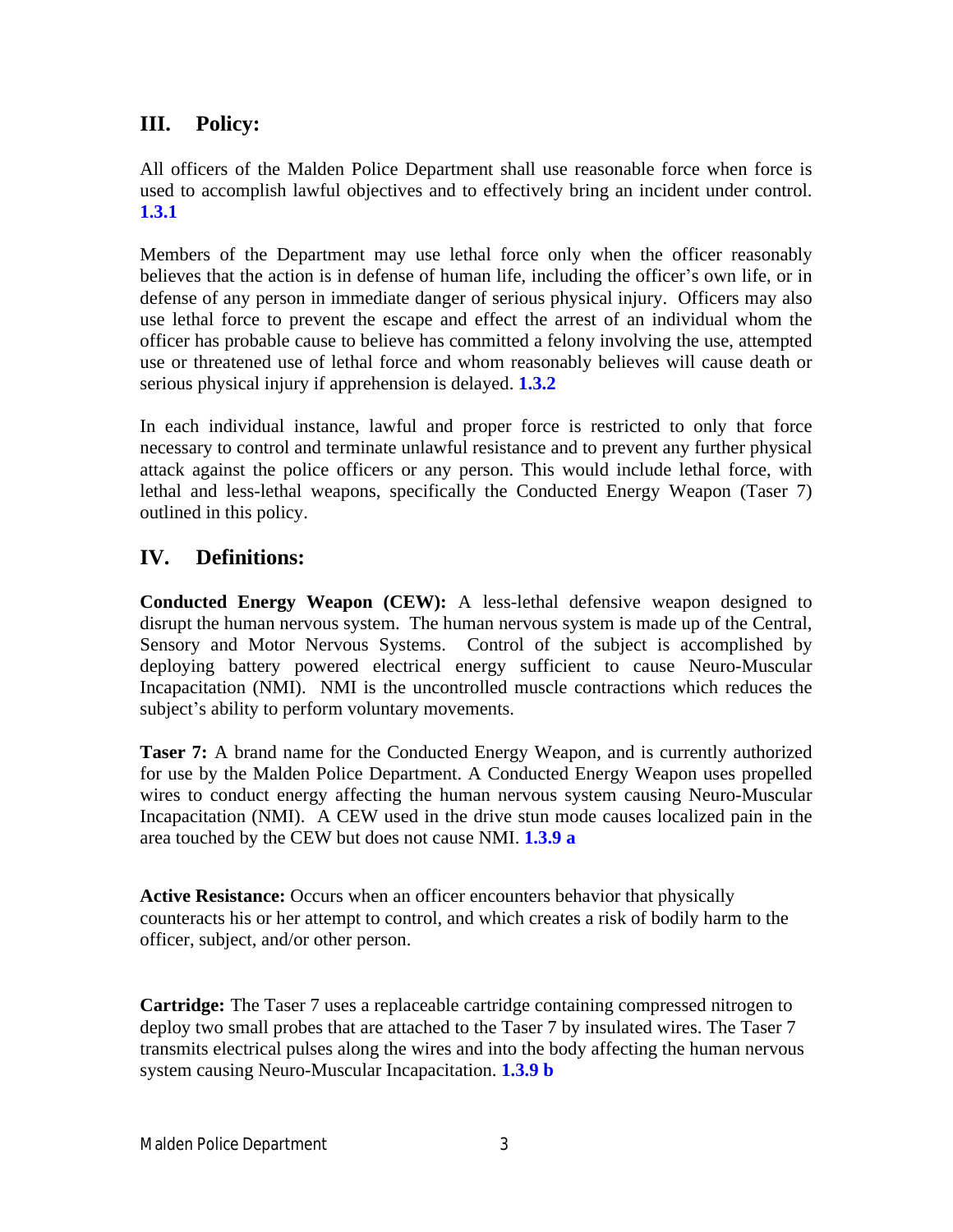#### **Close Quarters (CQ) Cartridge**

**– 12 Degree Angle**

#### **Identifiable by:**

- **BLACK** cartridge body
- Cartridge angle (12 degree) is printed on the top of the cartridge

#### **Stand Off (SO) Cartridge – 3.5 Degree Angle**

#### **Identifiable by:**

- GRAY cartridge body
- Cartridge angle (3.5 degree) is printed on the top of the cartridge

**Less-Lethal Force Philosophy:** A concept of planning and force application, which meets operational objectives, with less potential for causing death or serious physical injury than conventional methods.

#### **V. General Information:**

There are three separate types of reportable CEW applications that require a Use of Force Report by the deploying officer.

**1. Arc Display:** A non-contact demonstration of the CEW's ability to discharge electricity. The purpose of this display is to convince the subject to comply with lawful commands and avoid the CEW being deployed in the Drive Stun Contact Mode or Probe Deployment mode.

**2. Drive Stun Contact Mode:** Contact is made by pressing the front of the CEW **with** an expended / deployed cartridge or **with** the cartridge in the CEW against the body of the subject and activating the CEW. The Drive Stun causes significant localized pain in the area touched by the CEW but does not cause NMI. The Drive Stun does not cause NMI to a subject but may assist in taking a subject into custody by pain compliance.

**3. Probe Deployment Mode:** The CEW is most effective when the cartridge is deployed and the probes make direct contact with the subject. Proper application will result in temporary immobilization of the subject known as NMI. During the 5 second cycle the officer is provided a "window of opportunity" in which to take the subject into custody.

#### **Optimum range deployment: See Addendum A1**

 12 degree angle **Close Quarters (CQ) Cartridge** Rule of thumb:  $\sim$ 1 foot (.3 m) spread for every  $\sim$ 4 feet (1.2 m) of travel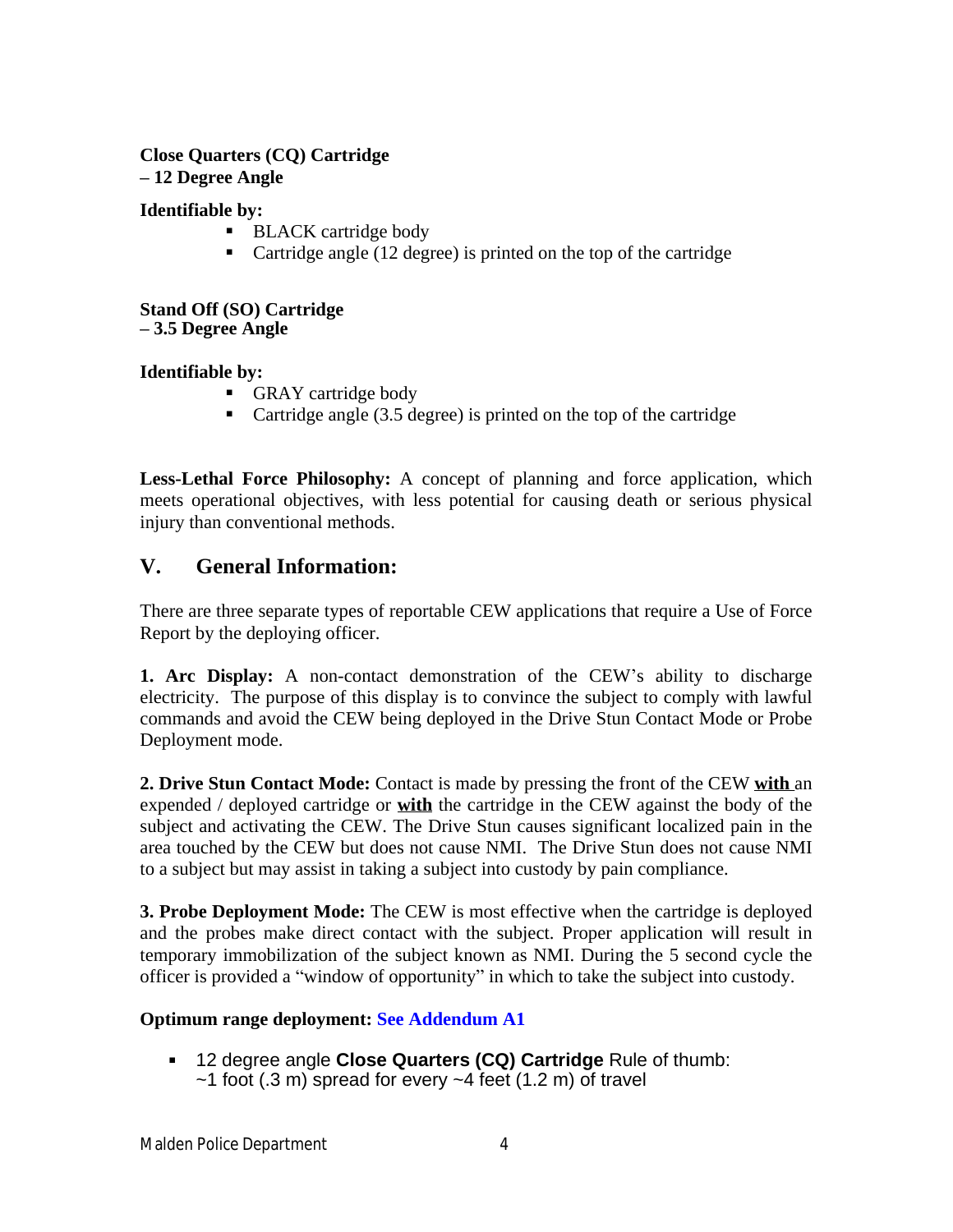3.5 degree angle **Stand Off (SO) Cartridge** Rule of thumb:  $\sim$ 1 foot (.3 m) spread for every  $\sim$ 11 feet (3.3 m) of travel

#### **VI. Training:**

**Authorized users:** Only officers who have satisfactorily completed the Basic User Training course or the Instructor Training course shall be authorized to carry and/or use the CEW (Taser7). The Officer-in-Charge or his/her designee shall issue the CEW (Taser7) to all officers assigned to a sector car and all spare officers assigned to his/her shift. **1.3.10, 33.1.2**

**Basic User Training:** Eight (8) hour certification course is mandatory training for all Malden Police Officers**.** The Training curriculum will follow the lesson plan that is provided to the certified instructors through Axon. Axon was formally known as Taser International and they are the makers' of and provided the training for the Taser 7 which is the device that will be used by the Malden Police Department**. 16.3.5, 33.1.2**

**Instructor Training:** All department instructors are required to complete a sixteen (16) hour Axon Academy certification course and an additional four (4) hour instructor training course from the Massachusetts Police Training Committee (MPTC). Instructors are required to be trained and re-certified biannually. **33.1.2, 33.6.1 a, b**

**In-Service Training:** All officers who are certified to carry and deploy the CEW less lethal device shall complete annually a minimum of four (4) hours in-service documented proficiency and legal update training, conducted by certified weapons instructor with remedial training available if needed. **1.3.11 a, b, c, 33.1.2, 33.5.1, 33.6.1 a, b**

**Supervisor Training:** Annually, superior officers of all ranks shall receive specialized CEW (Taser7) awareness in-service training by qualified instructor so they can intelligently investigate, properly review and approve CEW deployment incidents. This training shall be in addition to the annual CEW in-service training requirement and shall not be less than two (2) hours in length. **33.1.2, 33.6.1 a, b**

#### **VII. Device Readiness and Assignment:**

- **A.** The device shall only be carried by certified officers in a department approved holster on the support side (opposite of the firearm side) of the body.
- **B.** The device shall be carried fully armed with the safety on in preparation for immediate use when the appropriate situation presents itself in accordance with this policy.

Malden Police Department 5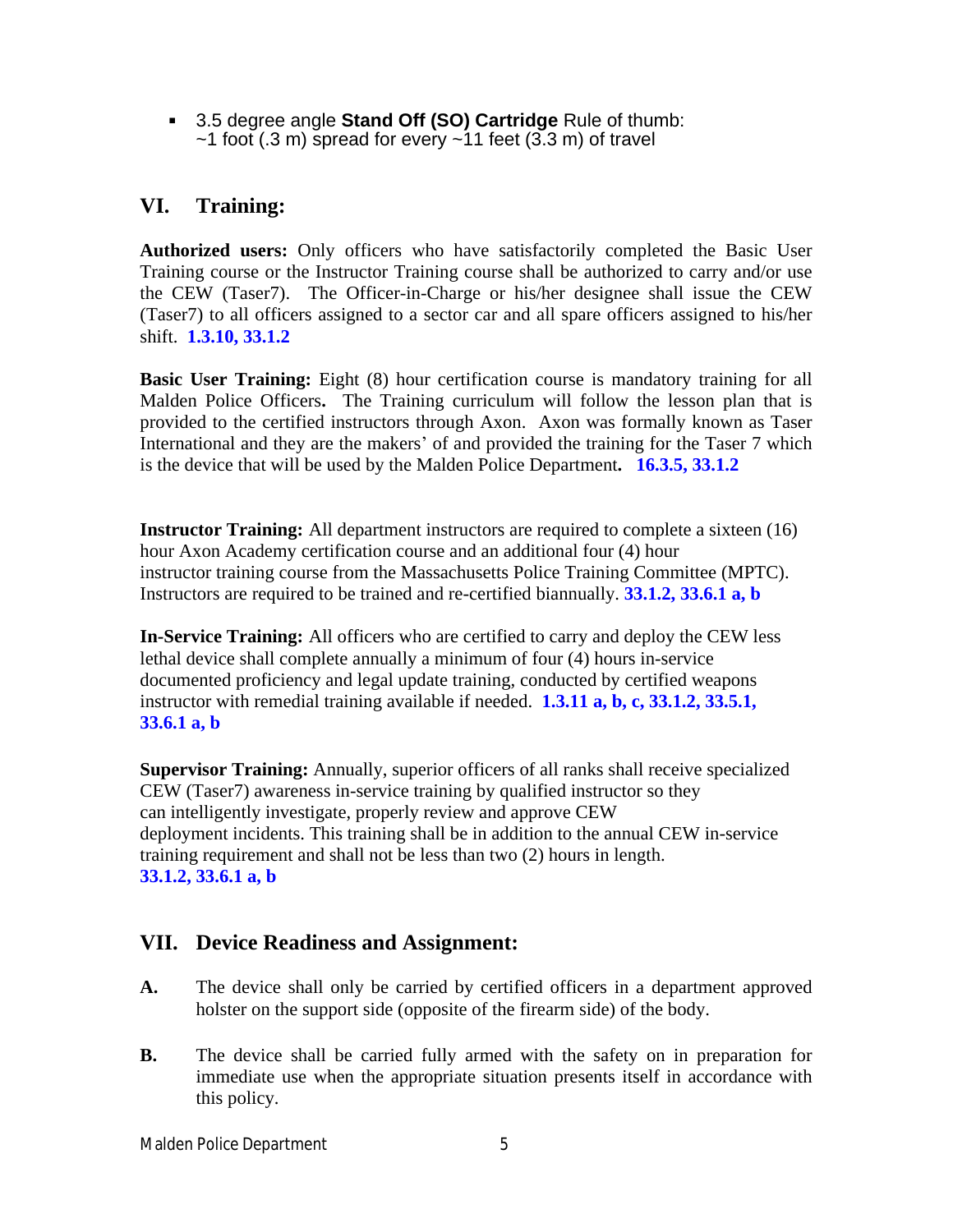- **C.** Officers certified to use the device shall be issued a minimum of one spare cartridge as a back-up in the event of cartridge failure, the need for reapplication, or in the event the first cartridge's leads break during deployment. The spare cartridge shall be carried in a manner consistent with training protocols and cartridge replacement consistent with the manufacturer's expiration requirements.
- **D.** Only the Taser 7 battery pack which is a lithium energy cell power supply system available from the manufacturer shall be utilized in the Taser 7.
- **E.** The CEW shall be pointed in a safe direction with the safety on during loading, unloading, or when handled in other than operational deployment.
- **F.** At least monthly the Patrol Commander or his designee, qualified as a weapons instructor or armorer, shall conduct inspections and download individually all CEW/Taser 7 units. This inspection shall be documented for mandatory reporting and maintenance purposes and the removal of unsafe devices. **1.3.9 c, d**
- **G.** All CEW devices and related equipment shall be stored in a designated room. At the start of each patrol shift, the Officer-in-Charge or his/her designee, shall issue the CEW to all officers assigned to sector cars and all spare officers assigned to his/her shift. Training in the use and deployment of the device is mandatory for all officers as a safety precaution. Any officer or supervisor from a specialized unit or a detail officer, who is certified, may be issued the CEW from the on-duty Officer-in-Charge or his/her designee, the device must be returned at the end of the officer's tour of duty or detail assignment. **NO EXCEPTIONS. 1.3.9 f**
- \* A sign out log shall be maintained by the Officer-in-Charge or his/her designee to include the following information; **1.3.9 e** Date issued: Time issued; Officer's name and ID number; Serial number of the device; Serial number of battery; DPM power level; Date/Time returned

#### **VIII**. **Deployment Restrictions: 1.3.4**

Although the **CEW** is a very effective control device, it's important to realize that it **DOES NOT** take the place of other intervention options available and necessary for officers to carry out their duties. The **TASER 7 IS NOT** a replacement for active countermeasures, OC spray, batons, or under extreme conditions use of the firearm or deadly force. It is yet another tool or option for law enforcement officers.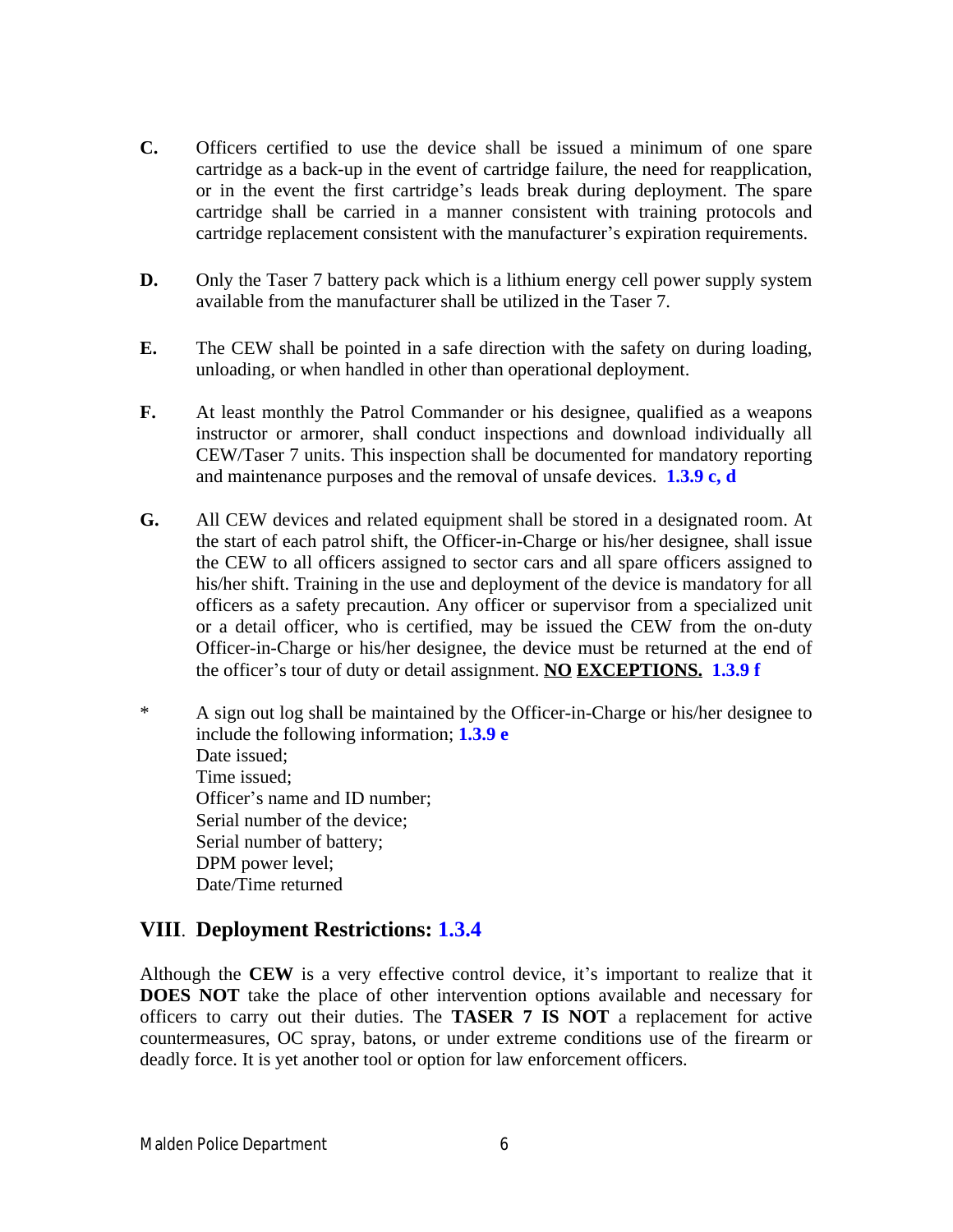The CEW should avoid being used in the following circumstances;

- **A.** In the known presence of combustible vapors and liquids or other flammable substances;
- **B.** Against subjects in control of a motor vehicle in motion unless exigent circumstances exist;
- **C.** On a fleeing or handcuffed subject unless they are actively resisting lawful commands and control techniques or exhibiting combative and violent aggression, presenting a further threat to the safety of the community;
- **D.** When an officer has reason to believe, or knows a woman is 1) **pregnant**, has reason to believe an individual is either a 2) **juvenile under eighteen (18) years of age**, an 3) **elderly person over seventy (70) years of age**, 4) **visibly frail persons**, or 5) **on persons with cardiac pacemakers (if known) unless exigent circumstances exist**;
- **E.** When the subject is in a position where there exists a substantial risk of injury or death resulting in a fall from a platform, boat dock, ladder, roof top, bridge deck or railing. It is not recommended to use the device on a subject submerged in water, where they cannot be immediately reached and controlled, and could possibly drown.
- **F. See Addendum A2 and A3** for recommended safety guidelines and when deploying the CEW while dealing with special populations.

#### **IX. Deployment:**

The use of the TASER is dependent on the subject displaying "*active resistance*" or its corresponding threatening behavior.

"*Active Resistance*" occurs when an officer encounters behavior that physically counteracts his or her attempt to control, and which creates a risk of bodily harm to the officer, subject, and/or other person.

Note: Passive resistance is truly passive, i.e. the subject is not physically resisting in any way.

Please see the full *Spectrum of Resistance* that goes from:

- 1. Unresponsive (Subject apparently unconscious).
- 2. Non-responsive (Subject conspicuously ignoring).
- 3. Dead-weight tactics (Subject decision not to assist his/her movement).
- 4. Resistive tension (Subject tightening up muscles).
- 5. Defensive resistance (Subject attempting to get away).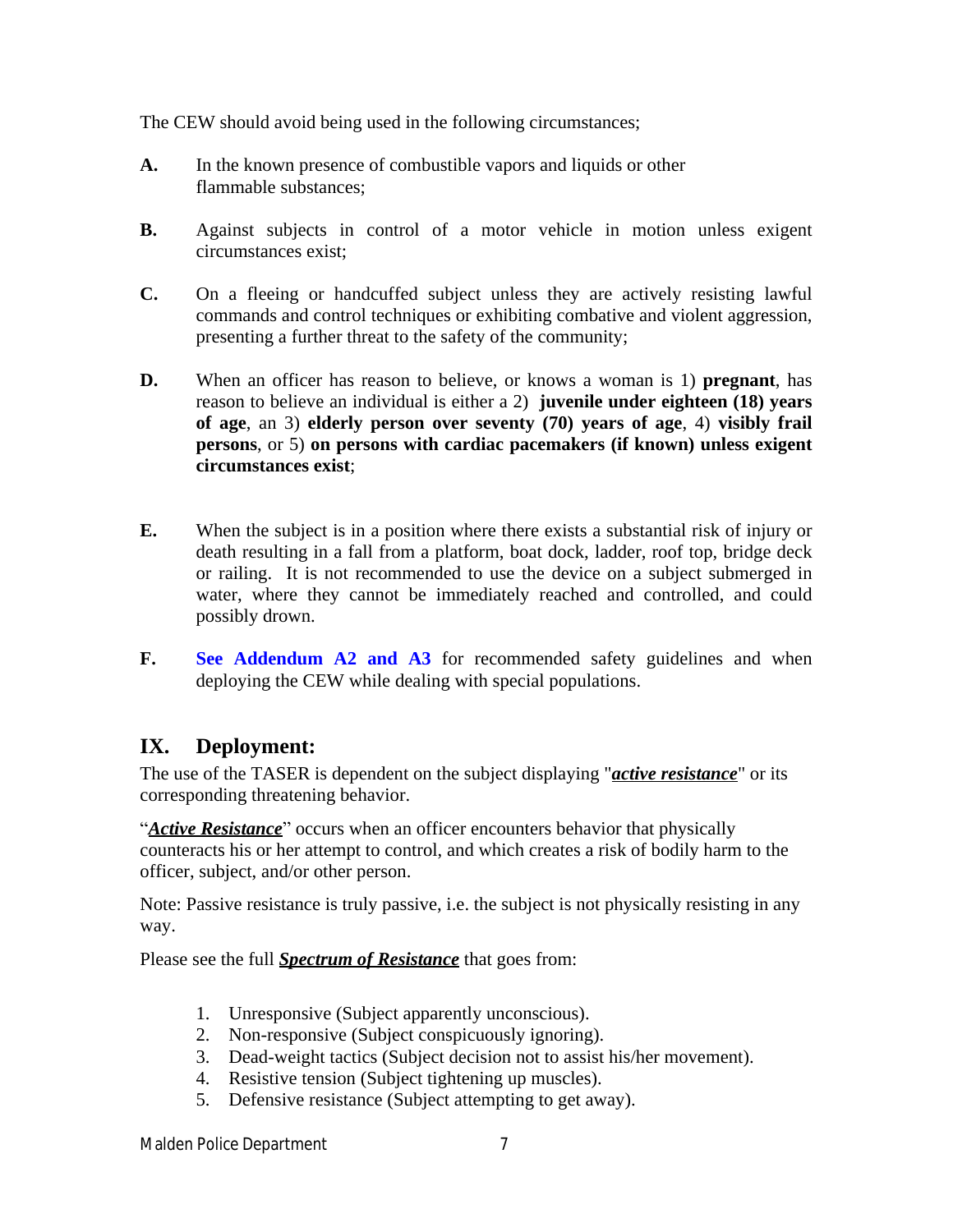#### **Use of Taser Justified:**

- 6. **Aggressive / active resistance** (See explanation listed below).
- 7. **Physical assault** (Subject's personal weapons striking at officers).
- 8. **Great bodily harm assault** (Subject's actions/ability to cause harm).
- 9. **Life threatening assault** (Subject's ability to cause death).
- 10. **Life threatening weapon assault** (Subject's ability to cause death).

There are two (2) levels of force when CEW deployment is authorized (See below):

#### **(1) COMPLIANCE TECHNIQUES;**

This includes countermeasures designed to counter the subject's **active resistance** (See Numbers 6-10 on the *Spectrum of Resistance* above). These tactics could include control and restraint techniques, takedowns, pressure points, distraction techniques, OC spray, and impact munitions.

Note: **Using the CEW in the Drive Stun Contact Mode would be justified as a Compliant Technique.**

#### **(2) DEFENSIVE TACTICS:**

This includes countermeasures designed to control the subject's **active resistance** or violent, aggressive behavior on the officer or others, to regain control, and assure continued compliance.

These tactics could include weapon or weaponless strikes, OC spray, impact munitions, K-9, and CEW/Taser. **When deploying the CEW it would be considered a less-lethal defensive tactic, deployed with the goal of stopping an assault situation against you, other officers present or any possible victims by the combative subject.** 

When one of these two (2) levels of force is met the following deployment steps shall be strictly adhered to:

- A. **Officers should if possible, announce the intent of CEW deployment prior to using it by clearly announcing "Taser" as circumstances permit**. This allows the subject to consider compliance with the officer's lawful commands and additionally alerts police officers on scene to remain clear of the subject.
- B. Subjects who are verbally warned should be given a further opportunity to comply with the officer's commands prior to deployment of the CEW if time permits.
- C. Officers should avoid intentionally firing the probes at the subject's head, face/neck and chest/breast or genitalia area.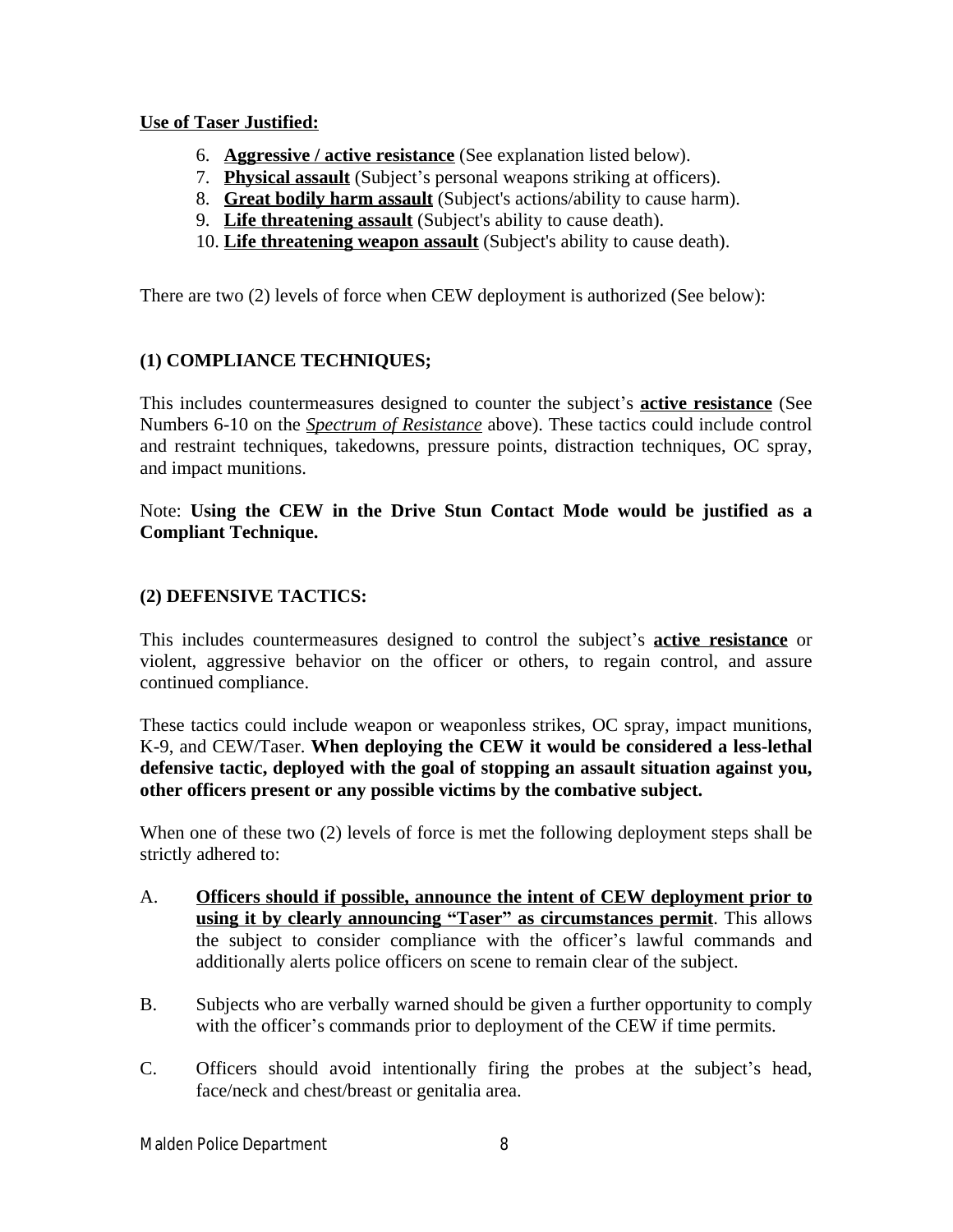- **Back shots remain the preferred area when practical.**
- The Primary frontal target area is the lower torso below the chest.
- The most effective probe deployment is to split the belt line of the subject with the probe spread  $+12$  inches.
- Distance and movement of the subject are the primary cause of an improper probe placement.
- **See Addendums A4 and A5 for the preferred target zones.**

#### D. As circumstances permit, **only one officer shall deploy a CEW on a single subject**.

- E. Duration of each cycle applied should be no more than five (5) seconds, unless the subject continues to actively resist the officers.
	- Officers are always required to continually assess the situation to determine whether a suspect is capable of complying with commands given by officers.
	- Always remember that each application of the CEW is a separate application of a use of force. Each application must be justified and documented as such.
- F. Restraint techniques that do not impair respiration should be used after the CEW deployment. The subject should be placed on the ground, on their side while handcuffed in the "recovery position".
- G. **Qualified medical EMS personnel shall be summoned and shall transport the subject to a medical facility**. Supervisors or officers on scene should demonstrate "situational awareness" and pre-activate EMS personnel during ongoing or prolonged confrontations if time permits.
- H. The CEW may be used to control an aggressive animal that is threatening officer safety, the safety of any person or attacking another animal. Prior to deployment on a domestic animal, consider having the Animal Control Officer available to restrain the animal. Be aware, animals will usually run away at the end of a five (5) second cycle. A longer cycle may be necessary to maintain control or prevent further attacks.
- I. **Police K-9 Caution:** When the CEW has been deployed in the probe mode, do not release a K-9 dog. If a K-9 bites a probe or bites the subject between the probes, the K-9 can receive a shock. This could have negative impact on future duty use of the K-9.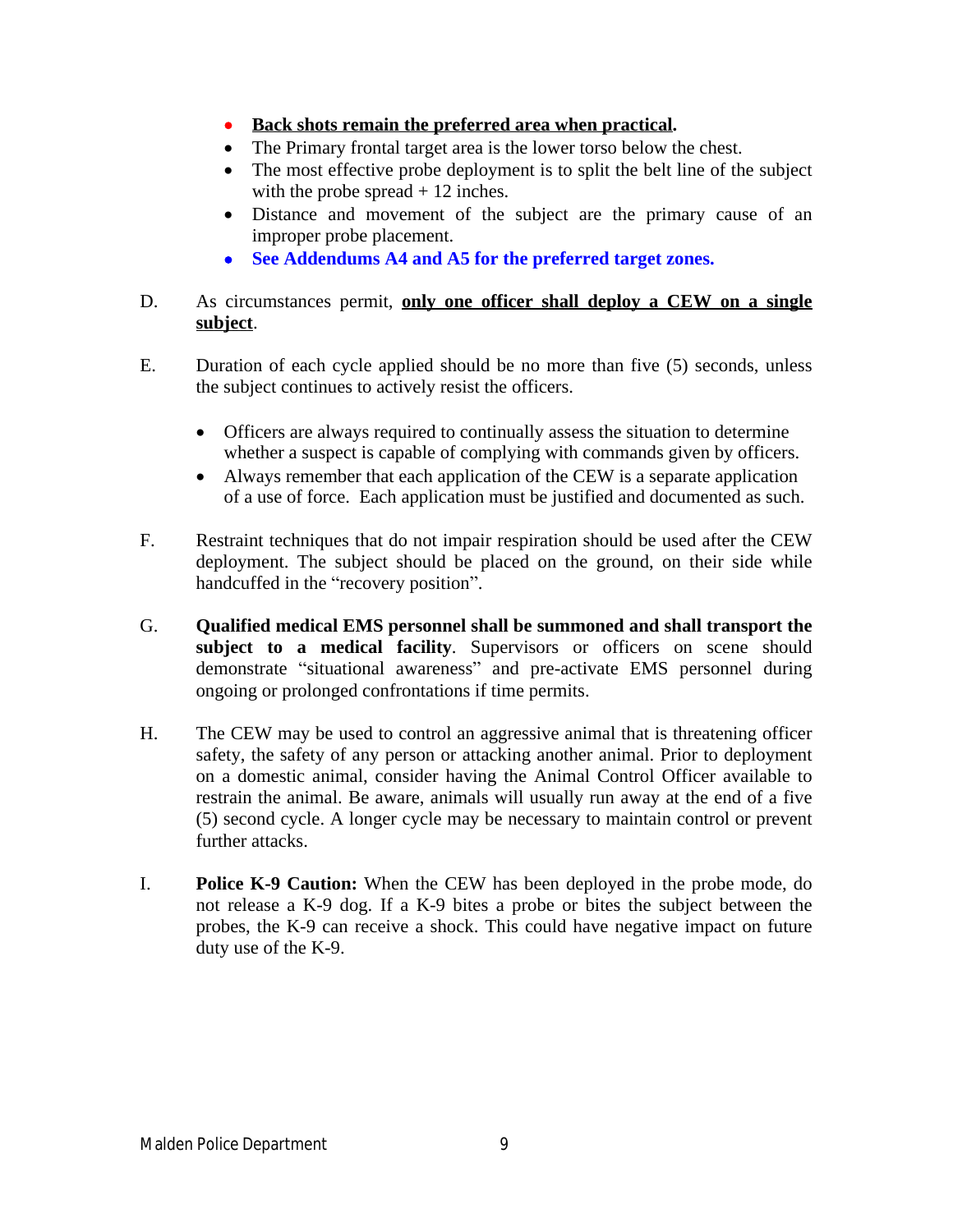#### **X. Post-Activation Response:**

- A. Normally, the CEW probe may be removed by police officers from the subject once he/she has been restrained using the procedure outlined in training. Universal precautions shall be followed to protect the officer from the transfer of body fluids.
- B. EMS shall be immediately activated and the subject shall be transported to a medical facility for evaluation or treatment. **1.3.5**
- C. Street Supervisor shall be immediately requested and respond to the scene.
- D. A subject who is exposed to CEW activation shall be actively monitored while in police custody after they have received medical care. If the "in custody" subject requests further medical attention they shall be transported immediately by EMS to a medical facility. **1.3.5**

#### **XI. Jurisdictional Considerations:**

The Chief of Police shall notify all surrounding local police departments, with contiguous borders of the City of Malden including the Massachusetts State Police and the Transit Police Department that the Malden Police Department has authorized the use of Controlled Energy Weapons CEW/Taser 7. The written communication will serve as an official notice that all Malden Police Officers have been trained to carry and deploy electronic less-lethal defensive weapons. However, actual deployment of the CEW/Taser 7 device requires immediate response of EMS personnel.

In the event a subject is pursued from the City of Malden into another jurisdiction or a subject is pursued into the City of Malden by officers from another jurisdiction, resulting in the deployment of a CEW/Taser by a Malden Police Officer, Malden Police Officers shall follow established procedures in this policy mandating the immediate response of EMS personnel and transportation of the subject to a medical facility for evaluation or treatment.

#### **XII. Reporting:**

The deploying officer shall notify the Street Supervisor or the on-duty Officer-in-Charge as soon as practical after deploying the CEW device, but in any event prior to clearing the scene. The deploying officer shall file the appropriate incident or arrest report and use of force report prior to the conclusion of their tour of duty or immediately after their detail assignment. The incident or arrest report shall provide an accurate account of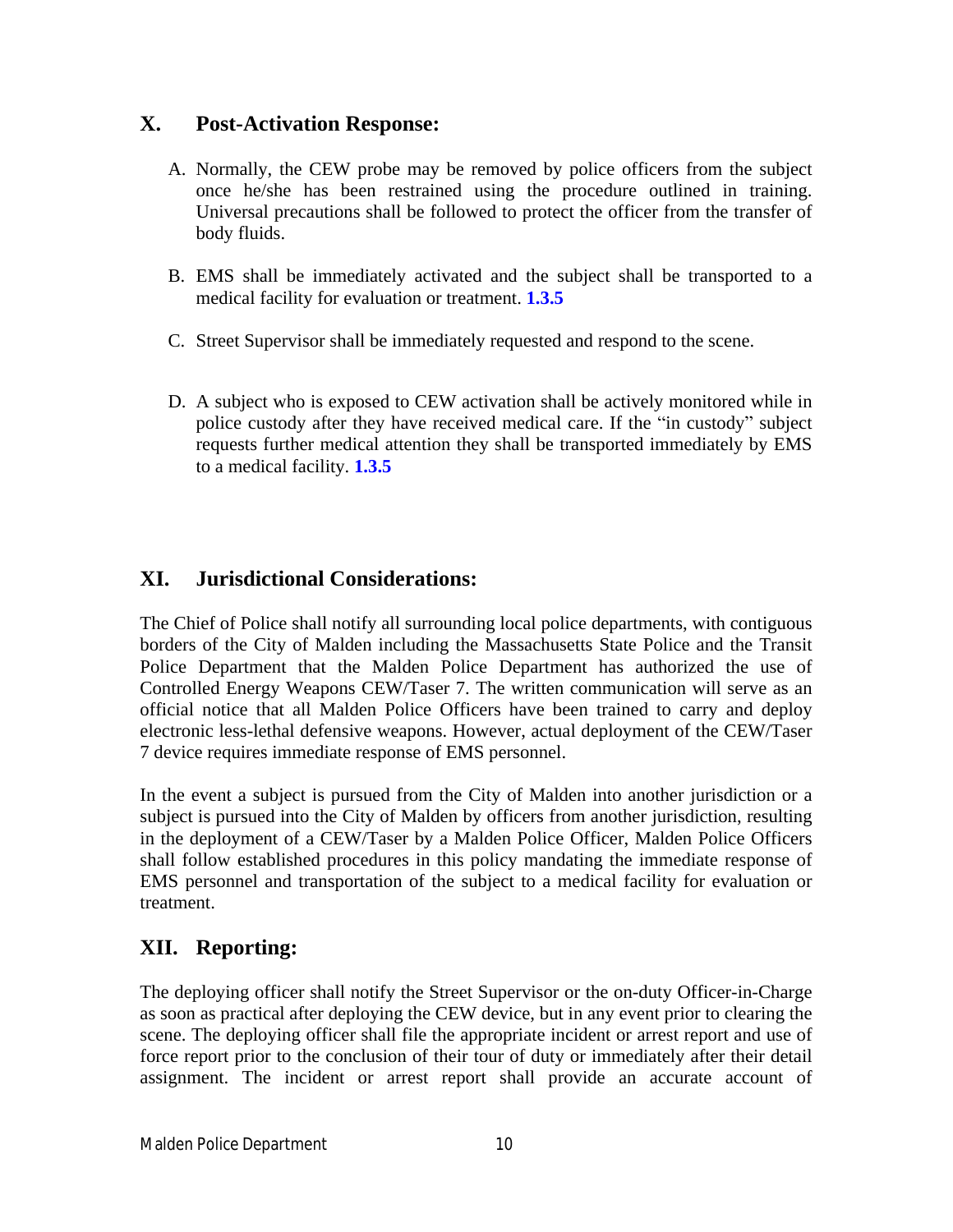circumstances and events that resulted in the need for CEW deployment including but not limited to the following; **1.3.6 c, d**

- 1. If the subject was compliant with or without probe deployment, i.e., **ARC** display at the scene and subject voluntarily complies with arrest.
- 2. Area of the body struck by the probes or drive stun.
- 3. Injuries to the subject resulting from the subject's initial aggressive behavior, secondary injuries caused by a fall after CEW deployment, or continued violent resistance to control techniques.
- 4. Injuries to officers and subsequent treatment received that was caused by the subject. Damage to department property or officer's equipment shall also be noted and the subject shall be criminally charged for any applicable resulting damages.
- 5. Evidence associated with the incident or arrest shall be collected by the Detective Unit in coordination with Patrol Units and documented according to established department policies and procedures.

#### **The on-scene Street Supervisor shall be responsible for the following:**

- A. Identifying and interviewing officers and witnesses and contacting the Detective Unit. The Detective Unit will coordinate with the Patrol Units to process the scene i.e., photograph the subject, collect discarded cartridges and probes if possible, and any other evidence that is relevant to the incident.
- B. Take custody of the CEW/Taser 7 device and discarded cartridge that was deployed and submit the device to the Patrol Commander or his designee for data downloading.
- C. If the subject is admitted to a medical facility for treatment, respond to the facility and document the condition or injuries. **1.3.5**
- D. Ensure Incident, Arrest and Use of Force Reports are completed by the deploying officer prior to the conclusion of his tour of duty or immediately after their detail assignment.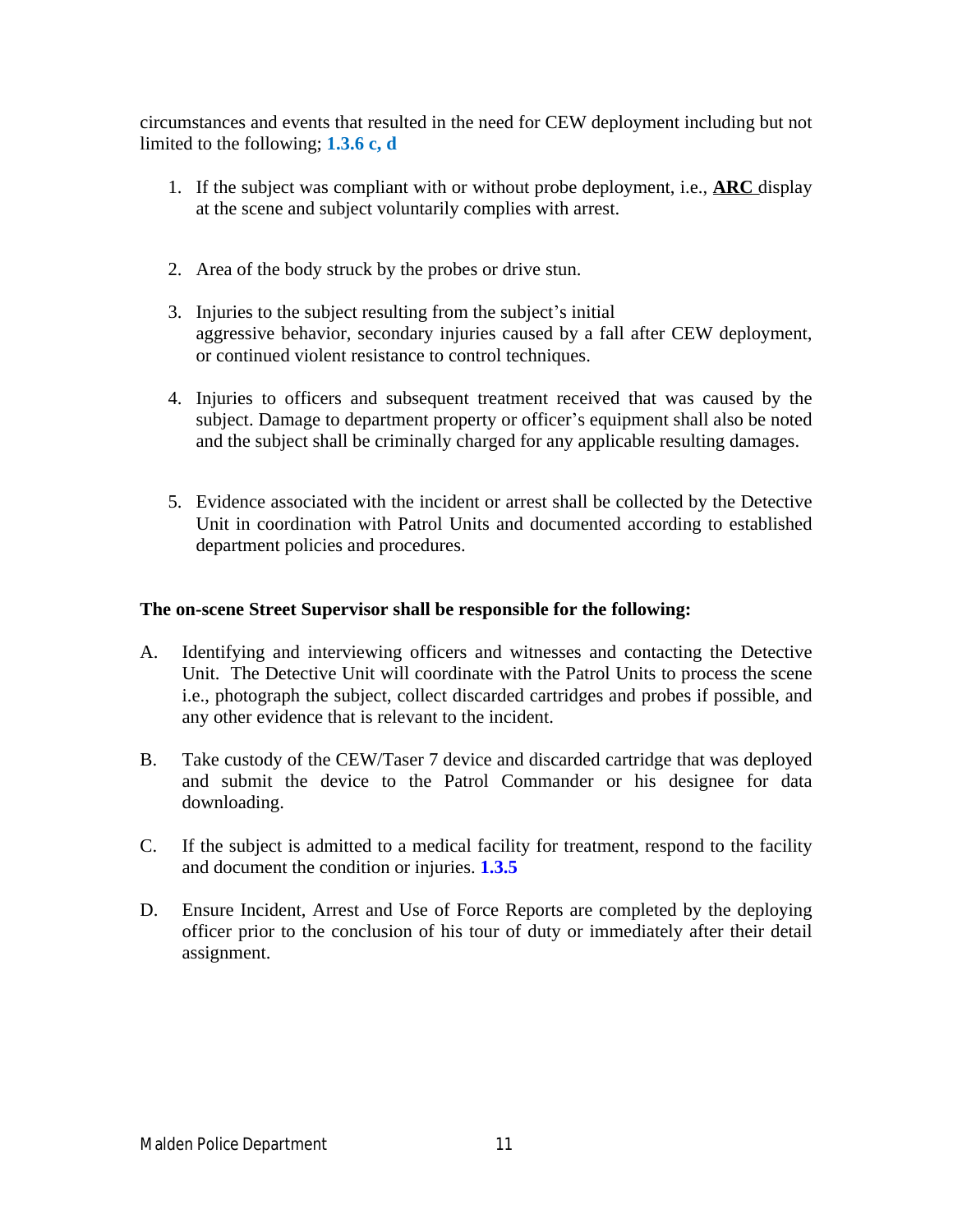#### **XIII. Mandatory Reporting Procedures:**

Pursuant to Massachusetts General Law Chapter 140 Section 131J, the Malden Police Department shall submit a **quarterly report** to the Executive Office of Public Safety to include the following;

#### ● **Part I. Agency Level Information**

- 1. How many sworn officers were in your department at the end of this quarter?
- 2. How many officers have completed a training program for electronic weapons?
- 3. How many officers have been issued an electronic weapon?
- 4. In how many *incidents* was an electronic weapon fired during this quarter?
- 5. How many *times* was an electronic weapon fired?
- 6. How many individuals were the targets of an electronic weapon?
- 7. What is the racial/ethnic composition of the targets of an electronic weapon?

#### ● **Part II. Incident level information**

Manufacturer and Model # Weapon Serial # Date of Incident # of times fired Target's Gender Target's Race/Ethnicity (based on information from question 7 above).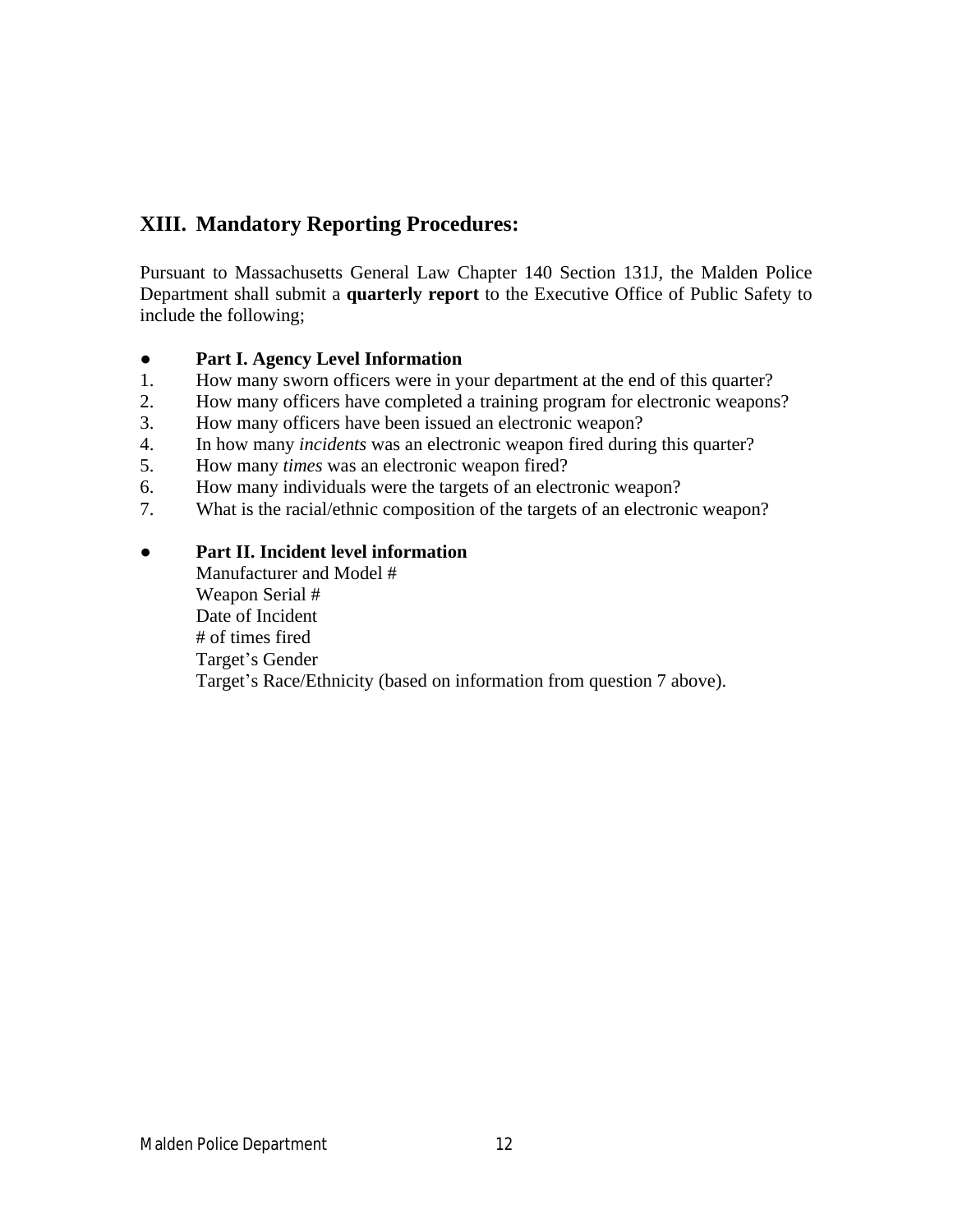# **Addendums:**

# **A1**

# **TASER 7 Cartridges**

- 12 degree angle Close Quarters (CQ) Cartridge Rule of thumb:  $\sim$ 1 foot (.3 m) spread for every  $\sim$ 4 feet (1.2 m) of travel
- 3.5 degree angle Stand Off (SO) Cartridge Rule of thumb:  $\sim$ 1 foot (.3 m) spread for every  $\sim$ 11 feet (3.3 m) of travel



### **A2**

# **RECAP: Key Safety Guidelines**

- 1. Avoid Dangerous Falls
- 2. Avoid Flammables & Explosives
- 3. Use Preferred Target Zones
- 4. Restrain Fast Avoid Prolonged Exposures
- 5. Use Caution with Sensitive Populations

@ 2019 Axon Enterprises, Inc.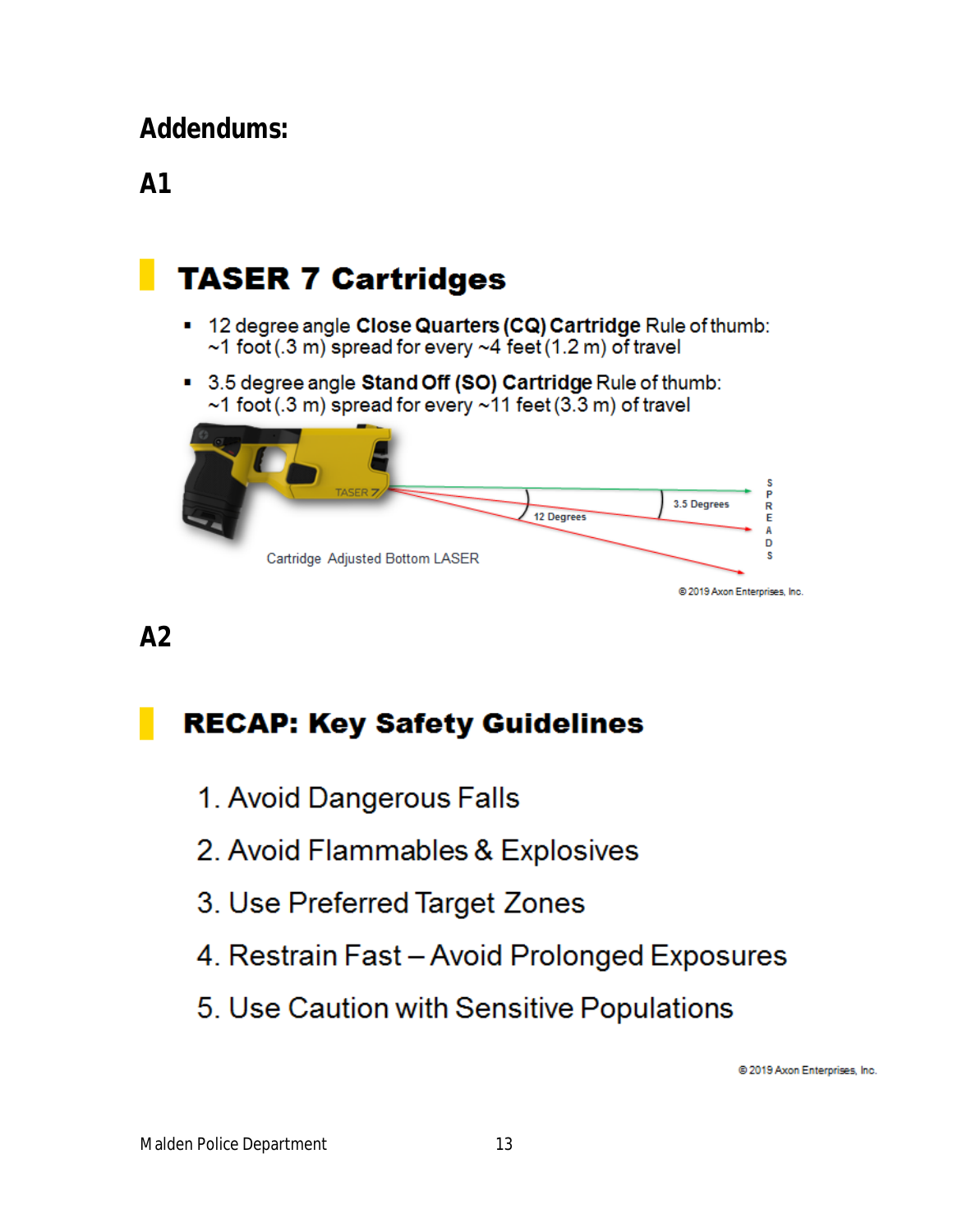

**A4**

## 3. Use Preferred Target Zones: Rear (when practicable)

#### Below neck (green zone)

- Large muscles ш.
- Avoid head and neck

The back is the most preferred target area when reasonably practicable because it contains larger muscle groups and reduces risk of hitting sensitive body areas

@ 2019 Axon Enterprises, Inc.